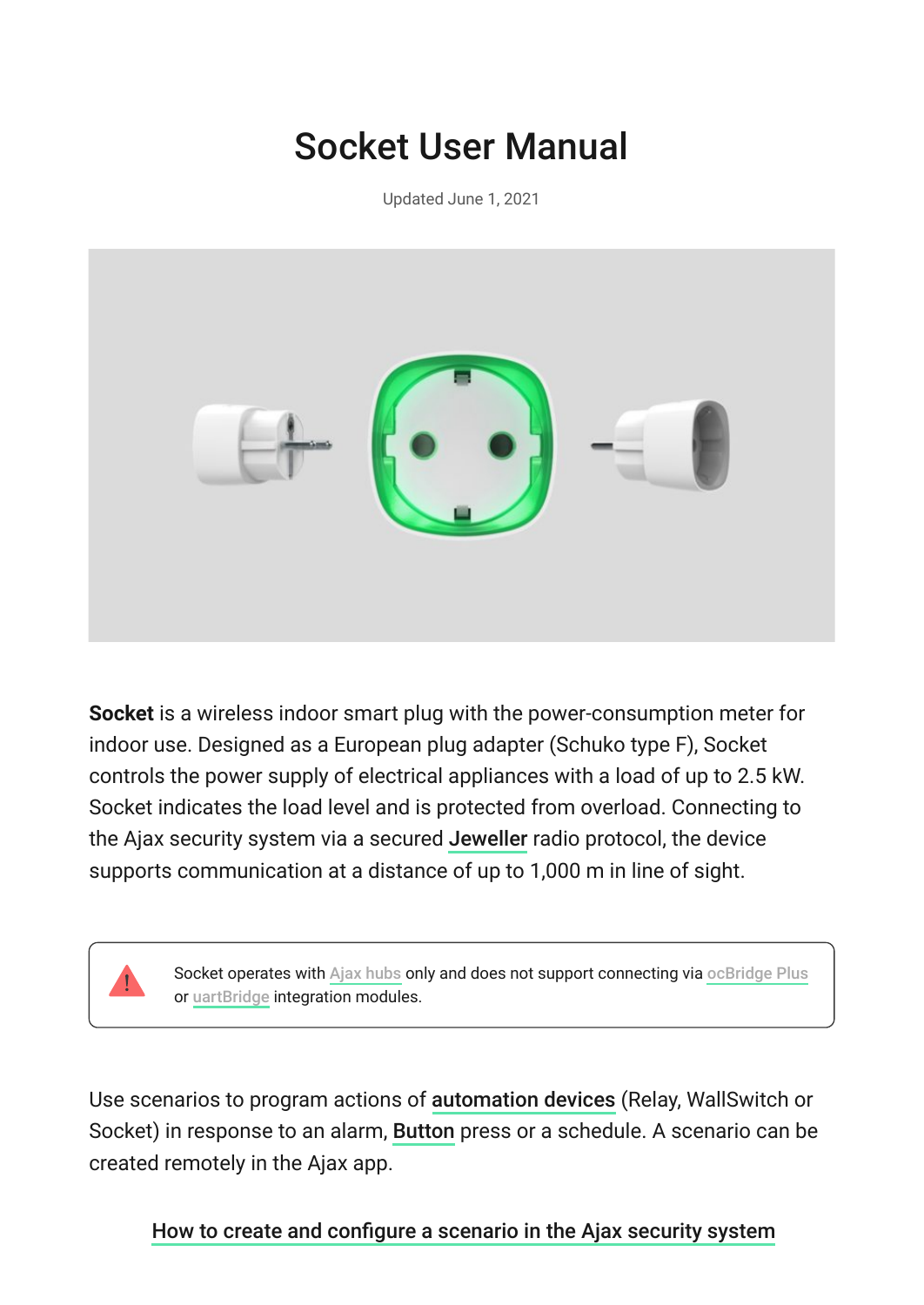The Ajax security system can be connected to a central monitoring station of a security company.

[Buy smart plug Socket](https://ajax.systems/products/socket/)

#### Functional Elements





- **1.** Two-pin socket
- **2.** LED border
- **3.** QR Code
- **4.** Two-pin plug

## Operating Principle

Socket switches on/off the 230 V power supply, opening one pole by the user command in the Ajax app or automatically according to a scenario, Button press, a schedule.

Socket is protected against voltage overload (exceeding the range of 184–253 V) or overcurrent (exceeding 11 A). In case of overload, the power supply switches off, resuming automatically when voltage restored to normal values. In case of overcurrent, the power supply switches off automatically, but can only be restored manually by the user command in the Ajax app.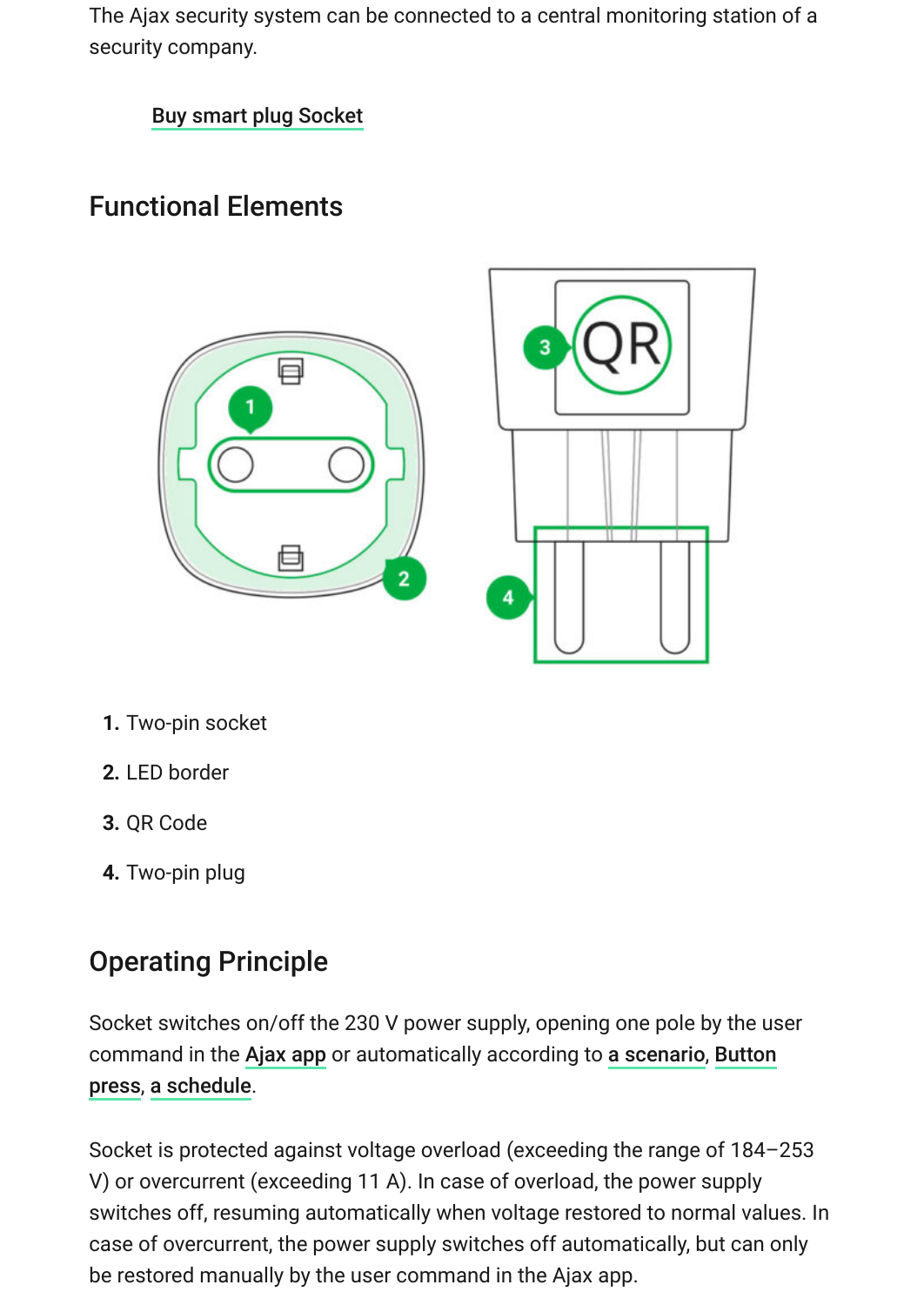

Socket with firmware version 5.54.1.0 and higher can operate in pulse or bistable mode. With this firmware version you can also select the relay contact status:

- **Normally closed** Socket stops supplying power when activated, and resumes when turned off.
- **Normally open** Socket supplies power when activated, and stops feeding when turned off.

Socket with firmware version below 5.54.1.0 only works in bistability mode with a normally open contact.

#### [How to find out the firmware version of the device?](https://support.ajax.systems/en/faqs/device-firmware-version/)

In the app, users can check the power or amount of energy consumed by electrical appliances connected via Socket.



#### **Connecting**

#### Before connecting the device

- **1.** Switch on the hub and check its Internet connection (the logo glows white or green).
- **2.** Install the Ajax app. Create the account, add the hub to the app, and create at least one room.
- **3.** Make sure that the hub is not armed, and it does not update by checking its status in the Ajax app.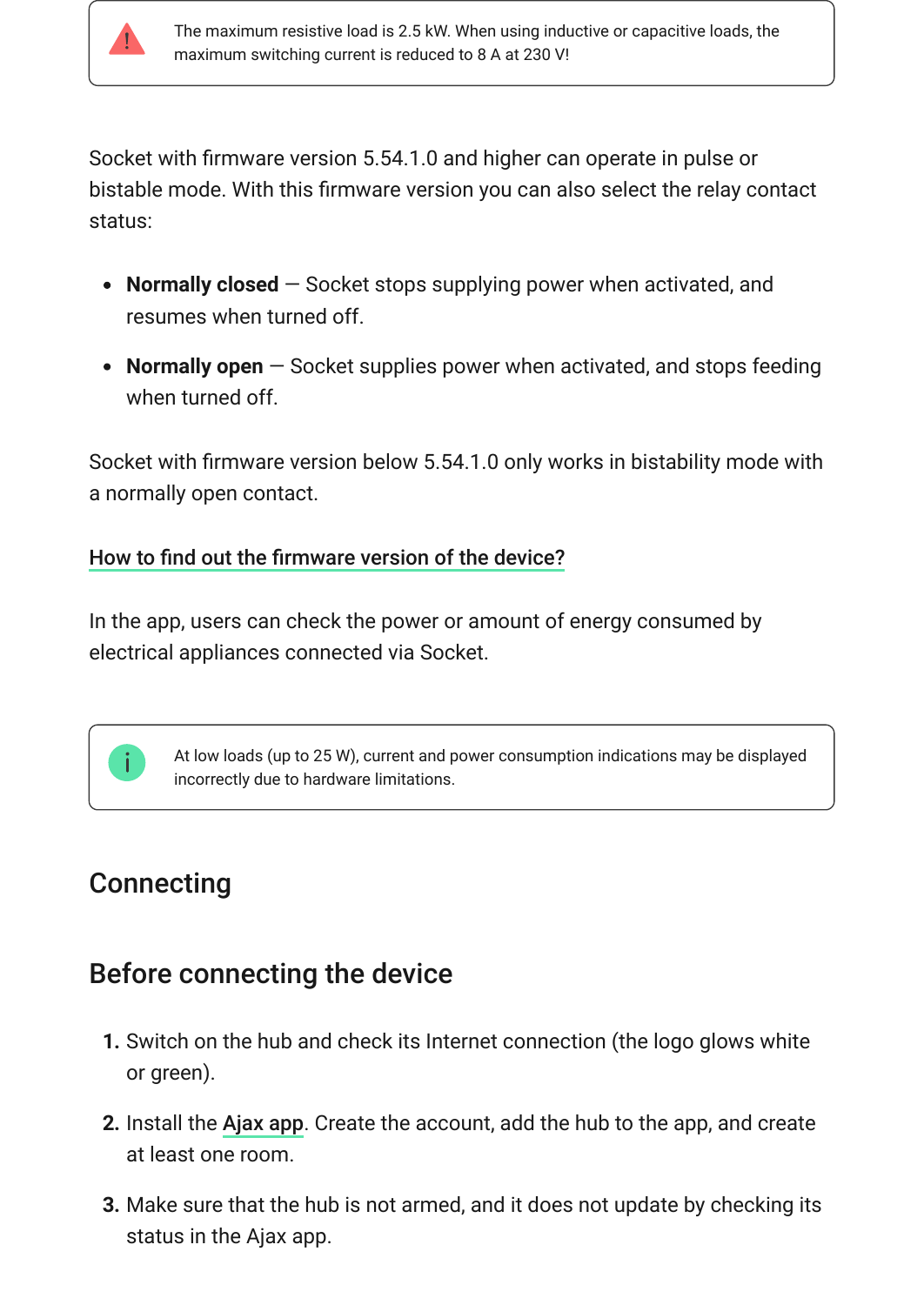

#### To pair Socket with the hub

- **1.** Click **Add device** in the Ajax app.
- **2.** Name the device, scan it, or enter the **QR code** manually (located on the case and packaging), select the room.



- **3.** Plug the Socket into a power outlet and wait 30 seconds the LED frame will flash green.
- **4.** Click **Add** the countdown will begin.
- **5.** Socket will appear in the list of hub devices.

The device statuses update depends on the ping interval set in the hub settings. The default value is 36 seconds.

If the device failed to pair, wait 30 seconds and then retry.

For detection and pairing to occur, the device should be located in the coverage area of the hub's wireless network (at the same object). A connection request is transmitted only at the moment of switching on the device.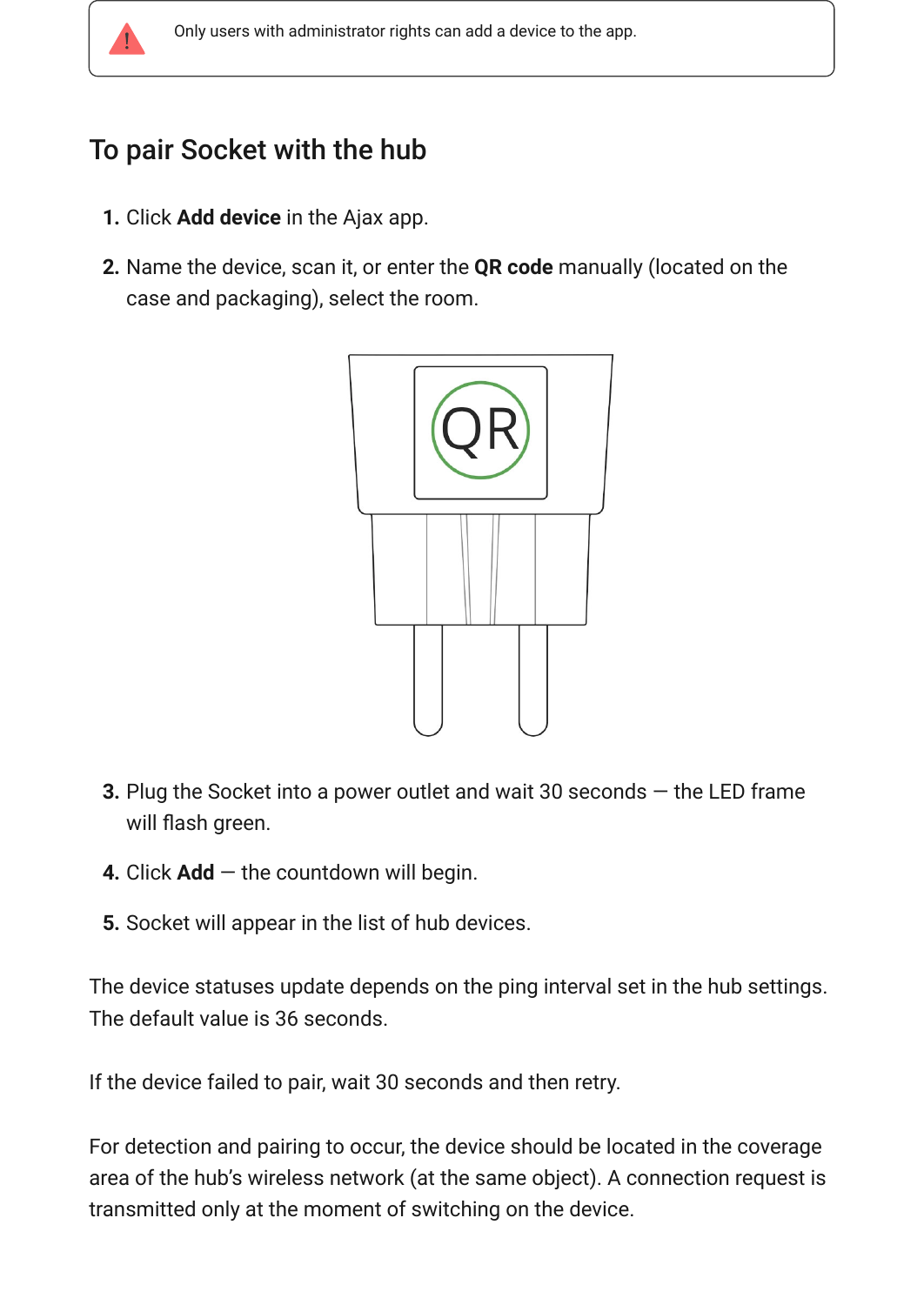When pairing the hub with the smart plug that was previously paired with another hub, make sure that it was unpaired with a former hub in the Ajax app. For correct unpairing, the device should be in the coverage area of the hub's wireless network (at the same object): when unpaired correctly, the Socket LED frame continuously blinks green.

If the device has not been correctly unpaired, do the following to connect it to the new hub:

- **1.** Make sure that Socket is outside the coverage area of the former hub's wireless network (the indicator of the communication level between the device and the hub in the app is crossed out).
- **2.** Select the hub with which you want to pair Socket.
- **3.** Click **Add Device**.
- **4.** Name the device, scan or enter the **QR code** manually (located on the case and packaging), select the room.
- **5.** Click **Add** the countdown will begin.
- **6.** During the countdown, for a few seconds, give Socket at least 25 W load (by connecting and disconnecting a working kettle or lamp).
- **7.** Socket will appear in the list of hub devices.



Socket can be connected to one hub only.

#### **States**

**1.** Devices

#### **2.** Socket

| <b>Parameter</b>         | <b>Value</b>                                        |
|--------------------------|-----------------------------------------------------|
| Jeweller Signal Strength | Signal strength between the hub and the Socket      |
| Connection               | Connection status between the hub and the<br>Socket |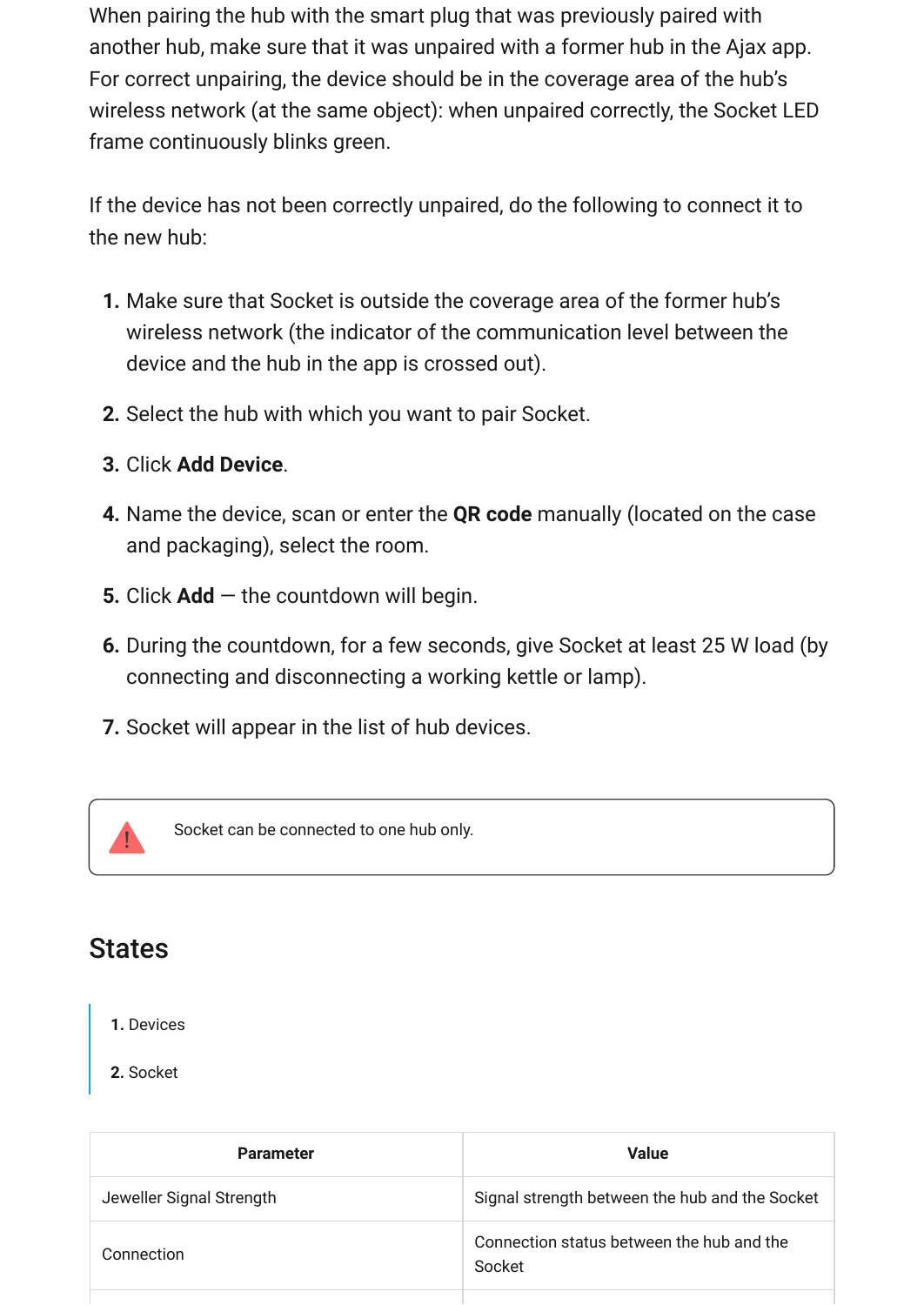| <b>Routed Through ReX</b>       | Displays the status of using the ReX range<br>extender                                                                          |
|---------------------------------|---------------------------------------------------------------------------------------------------------------------------------|
| Active                          | State of the Socket (turned on/off)                                                                                             |
| Voltage                         | The current input voltage level of Socket                                                                                       |
| Current                         | Current at the Socket input                                                                                                     |
| <b>Current protection</b>       | Indicates whether the overcurrent protection is<br>enabled                                                                      |
| Voltage protection              | Indicates whether the overvoltage protection is<br>enabled                                                                      |
| Power                           | Current consumption in W                                                                                                        |
| <b>Electric Energy Consumed</b> | The electric power consumed by the device<br>connected to the Socket.<br>The counter is reset when the Socket lose the<br>power |
| <b>Temporary Deactivation</b>   | Displays the status of the device: active or<br>completely disabled by the user                                                 |
| Firmware                        | Device firmware version                                                                                                         |
| Device ID                       | Device identifier                                                                                                               |

# **Settings**

- **1.** Devices
- **2.** Socket
- **3.** Settings

| <b>Setting</b> | <b>Value</b>                                                                |
|----------------|-----------------------------------------------------------------------------|
| First field    | Device name, can be edited                                                  |
| Room           | Selecting the virtual room to which the device is<br>assigned               |
| Mode           | Selecting Socket operation mode:                                            |
|                | • Pulse $-$ when activated, Socket generates a<br>pulse of a given duration |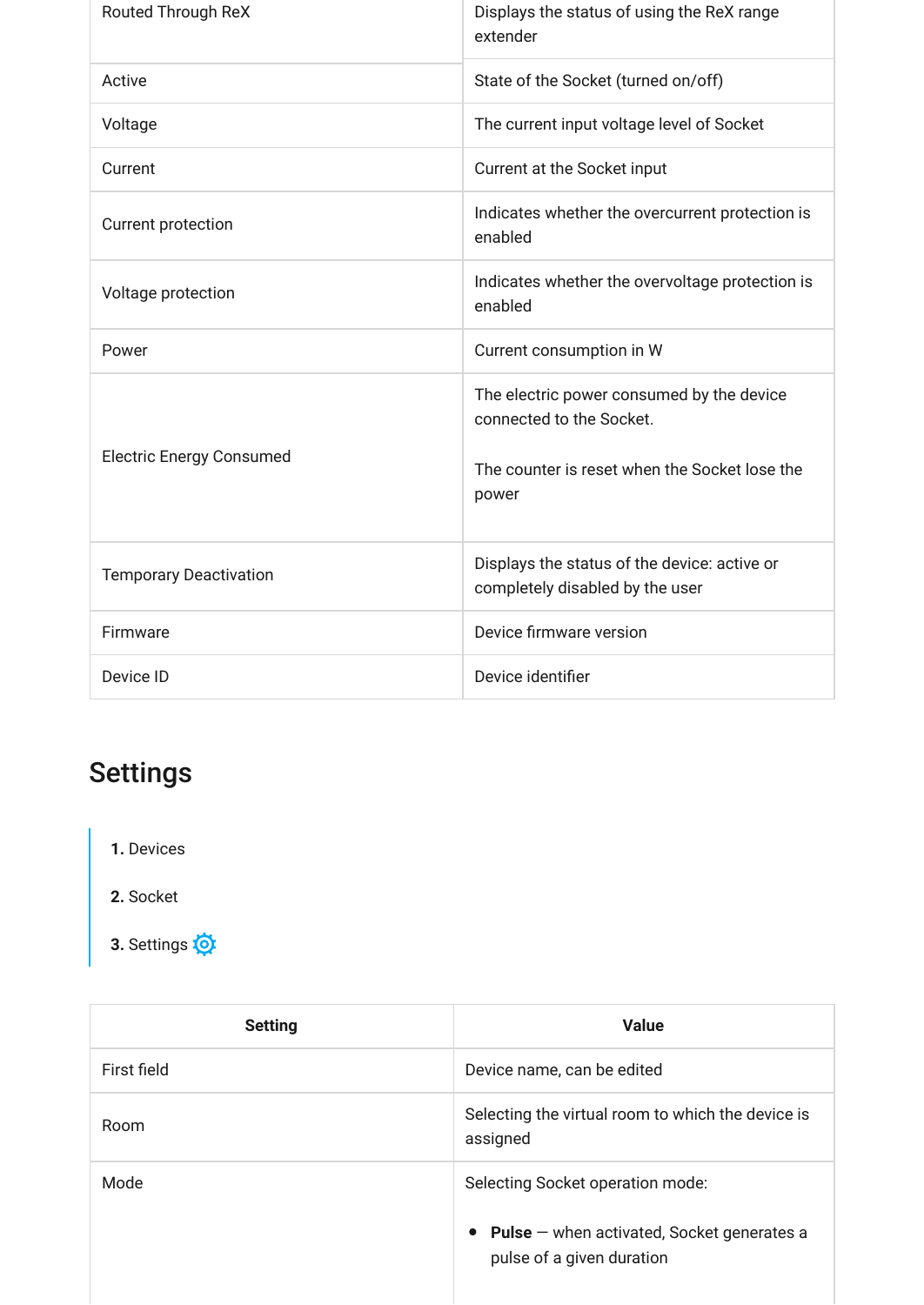|                               | <b>Bistable</b> $-$ Socket, when activated, changes<br>$\bullet$<br>the state of contacts to the opposite                                                                                                                                 |
|-------------------------------|-------------------------------------------------------------------------------------------------------------------------------------------------------------------------------------------------------------------------------------------|
|                               | Settings are available with firmware version<br>5.54.1.0 and higher                                                                                                                                                                       |
|                               | Normal contact state                                                                                                                                                                                                                      |
| Contact status                | Normally closed                                                                                                                                                                                                                           |
|                               | Normally open                                                                                                                                                                                                                             |
|                               | Selecting the pulse duration in the pulse mode:                                                                                                                                                                                           |
| Pulse duration                | From 0.5 to 255 seconds                                                                                                                                                                                                                   |
| <b>Overcurrent Protection</b> | If enabled, power supply switches off if the<br>current load exceeds 11A, if disabled the                                                                                                                                                 |
|                               | threshold is 16A (or 13A for 5 seconds)                                                                                                                                                                                                   |
| Overvoltage protection        | If enabled, power supply switches off in case of a<br>voltage surge beyond the range of 184 - 253 V                                                                                                                                       |
| Indication                    | The option of disabling the LED frame of the<br>device                                                                                                                                                                                    |
| <b>LED Brightness</b>         | The option of adjusting the brightness of the LED<br>frame of the device (high or low)                                                                                                                                                    |
| <b>Scenarios</b>              | Opens the menu for creating and configuring<br>scenarios                                                                                                                                                                                  |
|                               | Learn more                                                                                                                                                                                                                                |
| Jeweller Signal Strength Test | Switches the device to the signal strength test<br>mode                                                                                                                                                                                   |
| <b>User Guide</b>             | Opens the Socket User Guide                                                                                                                                                                                                               |
| <b>Temporary Deactivation</b> | Allows the user to deactivate the device without<br>removing it from the system. The device will not<br>execute system commands and participate in<br>automation scenarios. All notifications and<br>alarms of the device will be ignored |
|                               | Please note that deactivated device will save it's<br>current state (active or inactive)                                                                                                                                                  |
| <b>Unpair Device</b>          | Disconnects the device from the hub and deletes                                                                                                                                                                                           |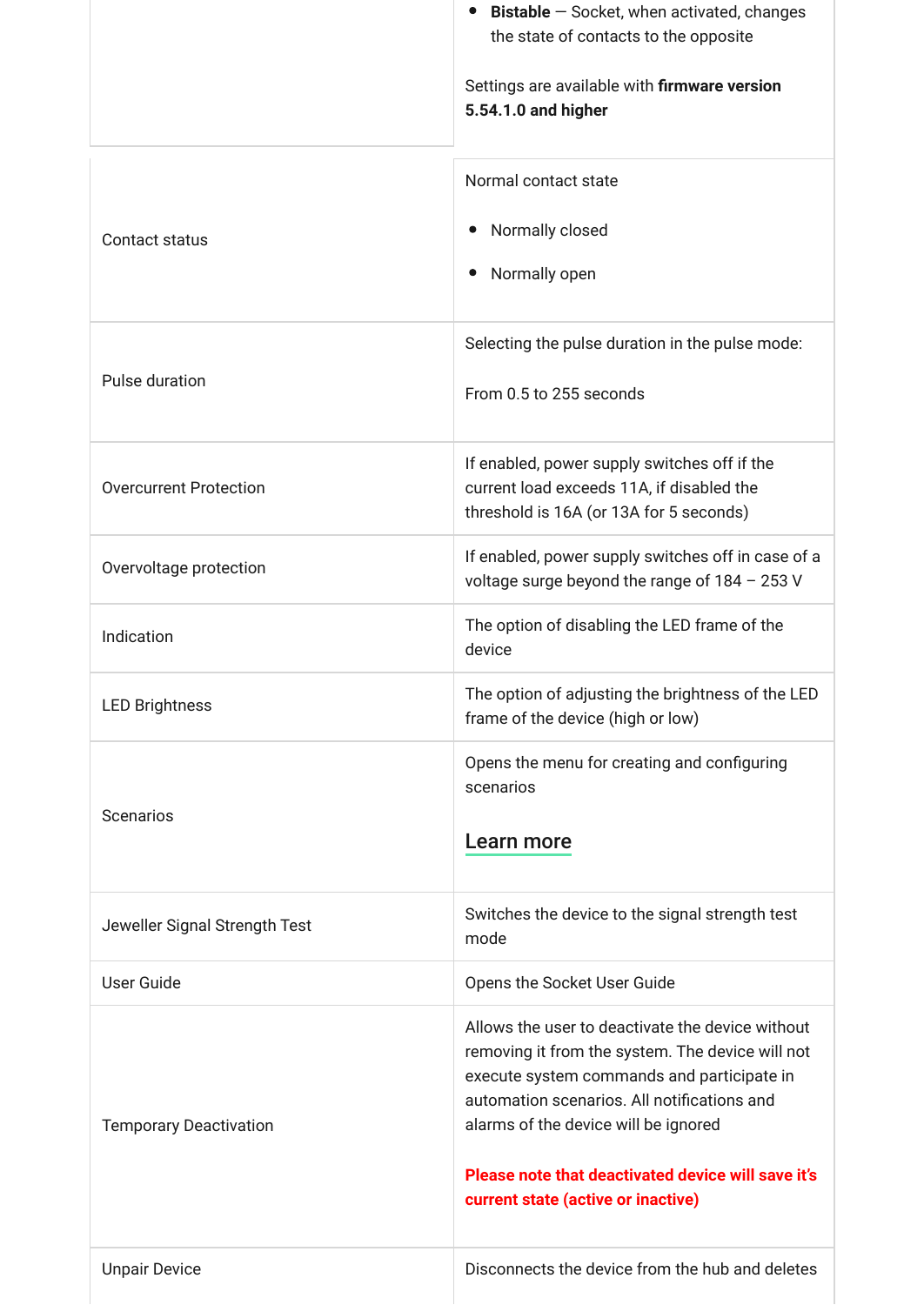#### Indication



Socket informs the user of the power level consumed by connected appliances using the LED.

If the load is more than 3 kW (purple), the current protection activates.  $00000$ Ø

| <b>Load level</b>         | <b>Indication</b>         |
|---------------------------|---------------------------|
| No power on the Socket    | Don't have any indication |
| Socket turned off         | <b>Blue</b>               |
| Socket turned on, no load | Green                     |
| $\sim$ 550 W              | Yellow                    |
| ~1250 W                   | Orange                    |
| $~2000 \text{ W}$         | Red                       |
| $~2500$ W                 | Dark red                  |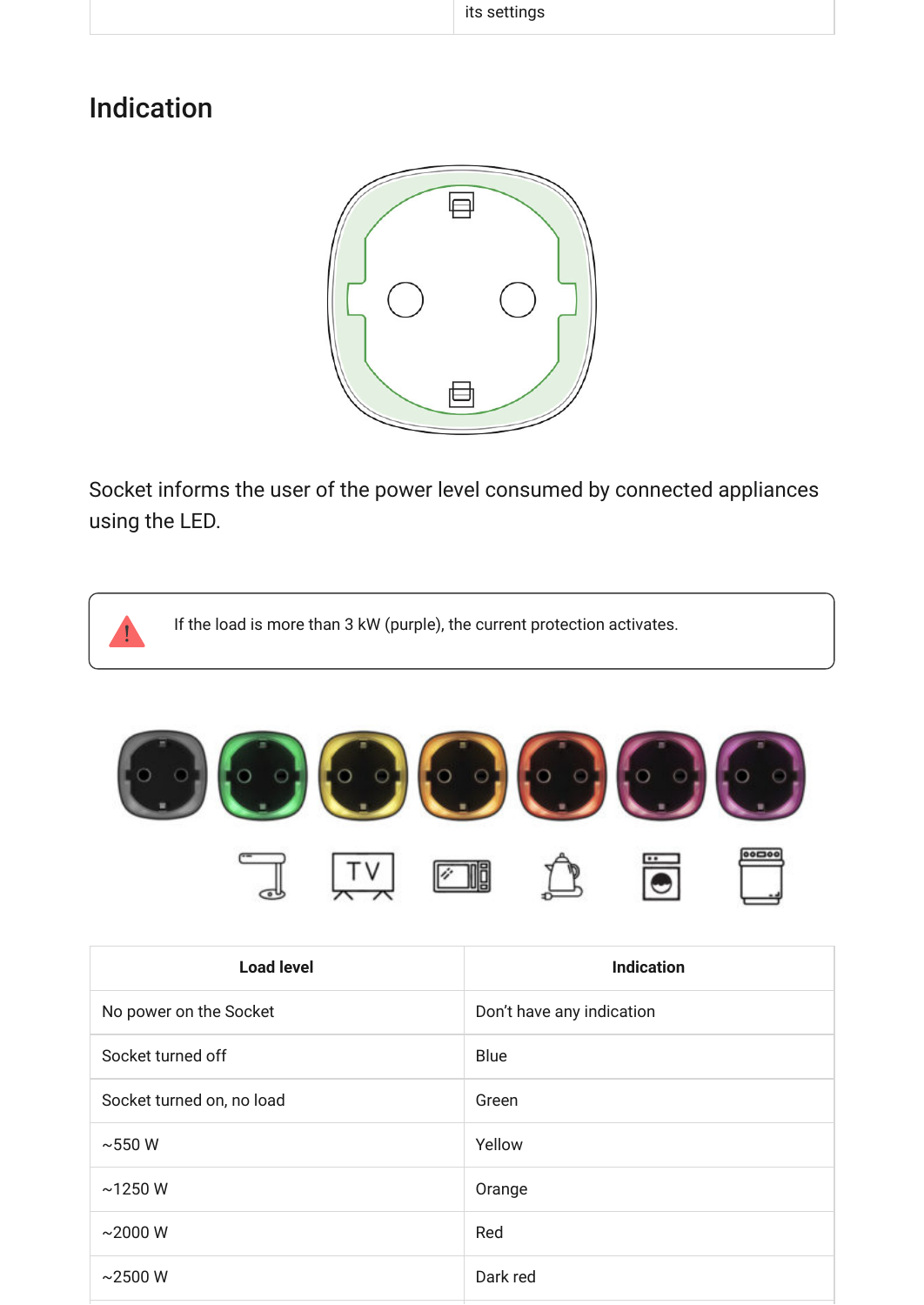| $\sim$ 3000 W                             | Purple                              |
|-------------------------------------------|-------------------------------------|
| One or more types of protection triggered | Smoothly lights up and goes out red |
| Hardware failure                          | <b>Quick red flashes</b>            |

The exact power can be seen in the Ajax Security System application[.](https://ajax.systems/software/)

# Functionality Testing

The Ajax security system allows conducting tests for checking the functionality of connected devices.

The tests do not start immediately but within a period of 36 seconds when using default settings. The test time start depends on the settings of the detector ping interval (the "**Jeweller**" menu in the hub settings).

[Jeweller Signal Strength Test](https://support.ajax.systems/en/what-is-signal-strenght-test/)

#### Installation of the Device

The location of Socket depends on its remoteness from the hub, and obstacles hindering the radio signal transmission: walls, floors, large objects inside the room.



Do not install the device near sources of magnetic fields (magnets, magnetized objects, wireless chargers, etc.) and inside rooms with temperature and humidity outside the permissible limits!

Check the Jeweller signal level at the installation location. If the signal level is low (one bar), we cannot guarantee the stable operation of the device.

[If the device has a low or unstable signal strength, use a](https://ajax.systems/products/rex/) ReX radio signal range . extender

Socket is designed to connect to a European two-pin socket (Schuko type F).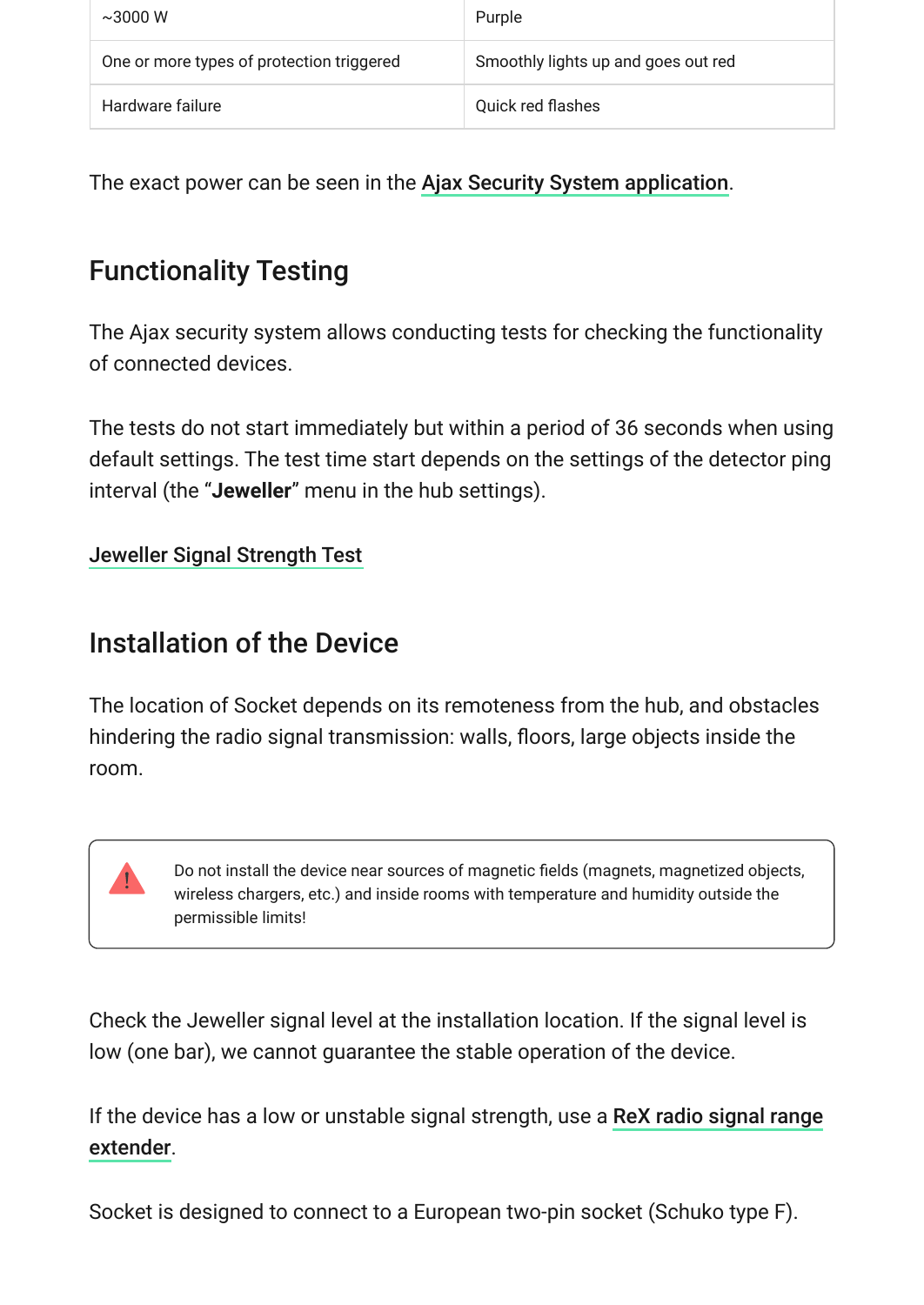#### **Maintenance**

The device does not require maintenance.

## Tech specs

| Actuating element                                      | Electromagnetic relay                                                                                                                                                 |
|--------------------------------------------------------|-----------------------------------------------------------------------------------------------------------------------------------------------------------------------|
| Service life                                           | At least 200,000 switches                                                                                                                                             |
| Voltage and type of external power supply              | 110-230 V, 50/60 Hz                                                                                                                                                   |
| Voltage protection for 230 V mains                     | Yes, 184-253 V                                                                                                                                                        |
| Maximum load current                                   | 11 A (continuous), 13A (up to 5 s)                                                                                                                                    |
| Operating modes                                        | • Pulse and bistable (firmware version is<br>5.54.1.0 or higher. Manufacture date from<br>March 4, 2020)<br>Only bistable (firmware version is lower than<br>5.54.1.0 |
| Pulse duration                                         | 0.5 to 255 seconds (firmware version is 5.54.1.0<br>or higher)                                                                                                        |
| Maximum current protection                             | Yes, 11 A if the protection is turned on, up to 13<br>A if the protection is turned off                                                                               |
| Maximum temperature protection                         | Yes, +85°C. The socket turns off automatically if<br>the temperature is exceeded                                                                                      |
| Electric shock protection class                        | Class I (with grounding terminal)                                                                                                                                     |
| Energy consumption parameter check                     | Yes (current, voltage, power consumption)                                                                                                                             |
| Load indicator                                         | Yes                                                                                                                                                                   |
| Output power (resistive load at 230 V)                 | Up to 2.5 kW                                                                                                                                                          |
| Average energy consumption of the device on<br>standby | Less than 1 W · h                                                                                                                                                     |
| Frequency band                                         | $868.0 - 868.6$ MHz                                                                                                                                                   |
| Compatibility                                          | Operates with all Ajax <b>hubs</b> , and <b>range</b><br>extenders                                                                                                    |
| Maximum radio signal power                             | 8,97 mW (limit 25 mW)                                                                                                                                                 |
|                                                        |                                                                                                                                                                       |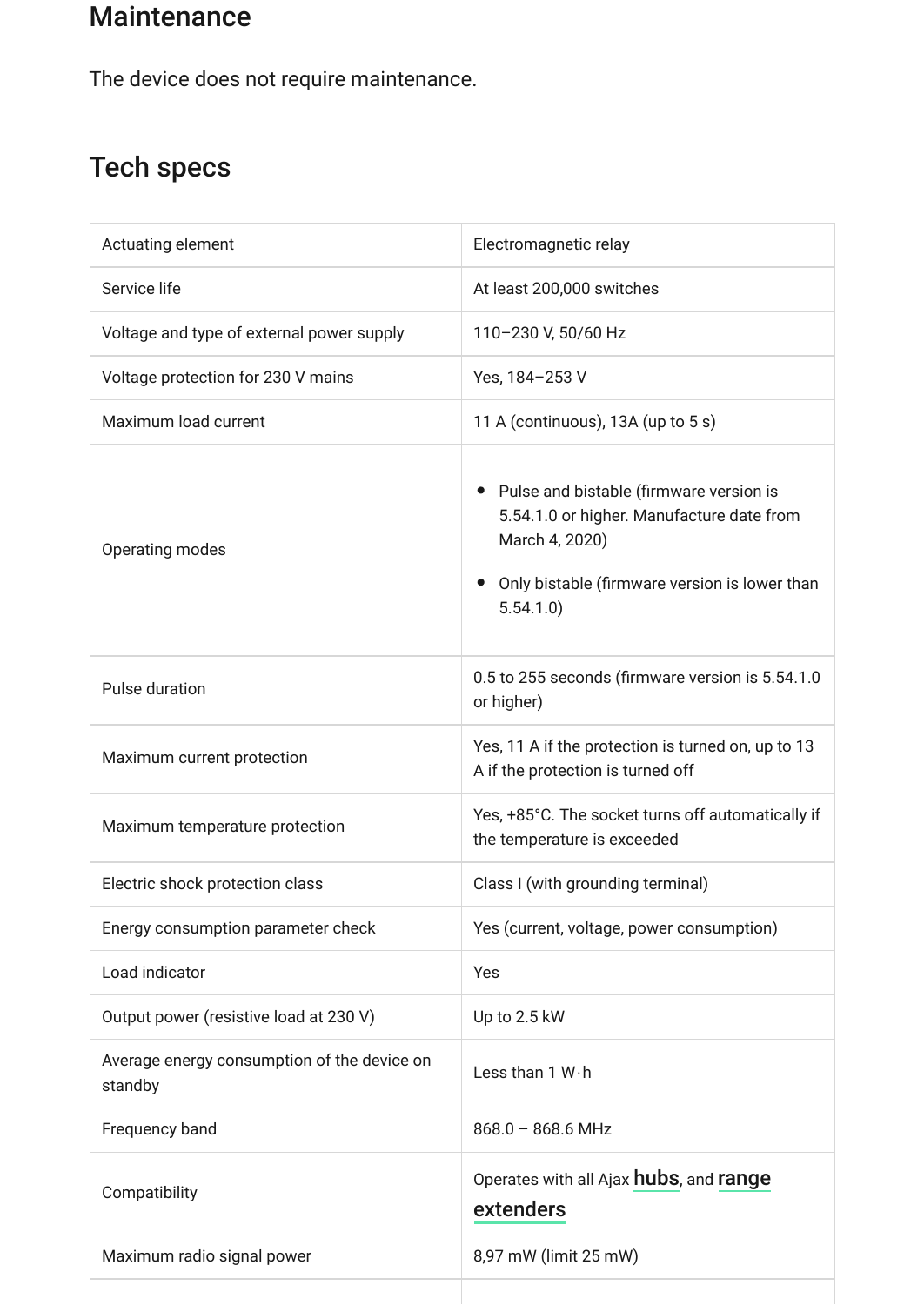| Radio signal modulation     | <b>GFSK</b>                                |
|-----------------------------|--------------------------------------------|
| Radio signal range          | Up to 1000 m (when there are no obstacles) |
| Installation method         | In power outlet                            |
| Operating temperature range | From 0°C to +40°C                          |
| Operating humidity          | up to $75%$                                |
| <b>Protection class</b>     | <b>IP20</b>                                |
| Overall dimensions          | $65.5 \times 45 \times 45$ mm (with plug)  |
| Weight                      | 58 <sub>g</sub>                            |
| Service life                | 10 years                                   |



In case of using inductive or capacitance load, the maximum switched current is reduced to 8 A at 230 V AC!

#### [Compliance with standards](https://ajax.systems/standards/)

#### Complete Set

- **1.** Socket
- **2.** Quick Start Guide

#### **Warranty**

Warranty for the "AJAX SYSTEMS MANUFACTURING" LIMITED LIABILITY COMPANY products is valid for 2 years after the purchase.

If the device does not work correctly, you should first contact the support service—in half of the cases, technical issues can be solved remotely!

#### [The full text of the warranty](http://ajax.systems/warranty)

[User Agreement](http://ajax.systems/end-user-agreement)